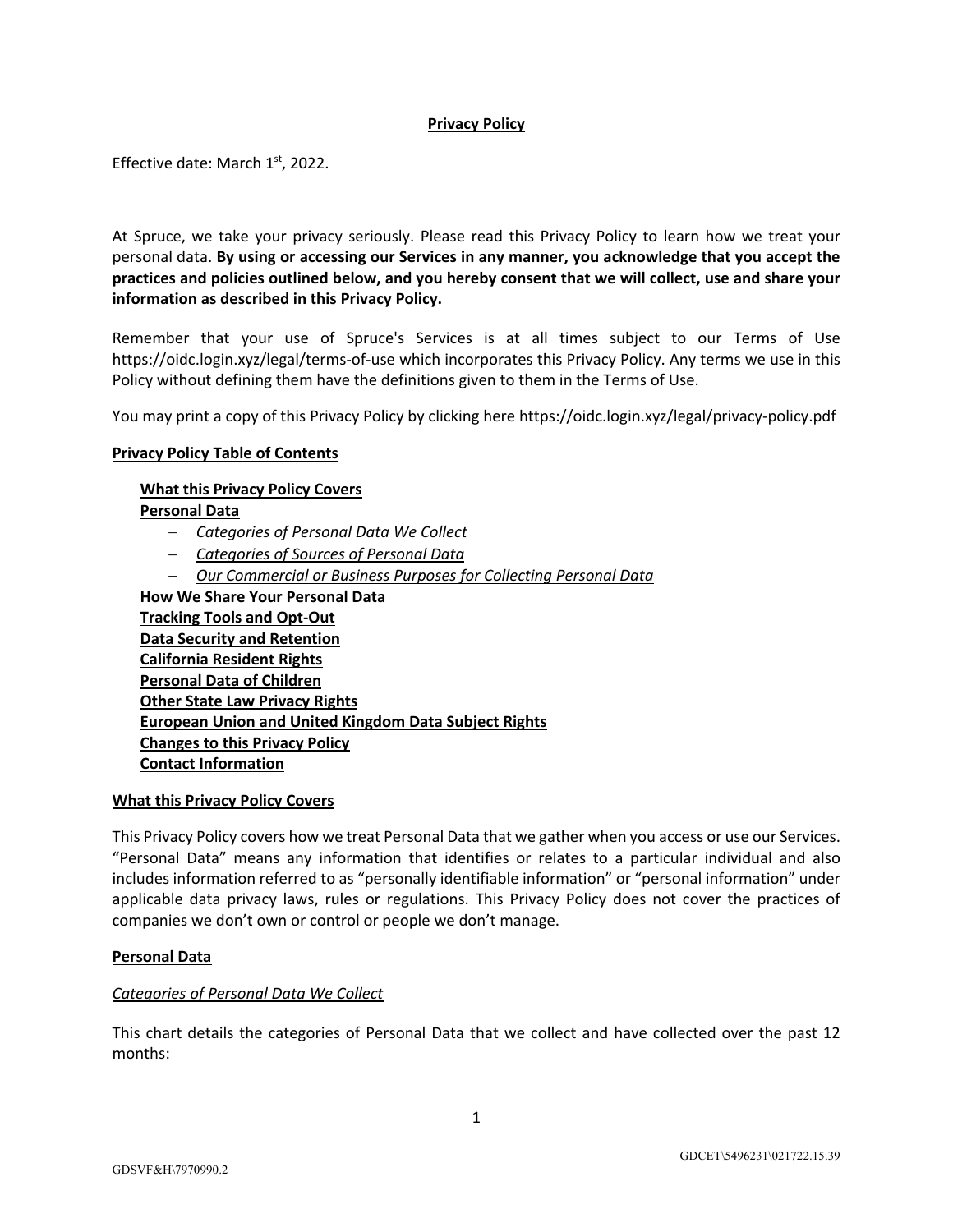| <b>Category of Personal Data</b>              | <b>Examples of Personal Data We Collect</b>        | <b>Categories of Third Parties</b><br>With Whom We Share this<br><b>Personal Data:</b> |
|-----------------------------------------------|----------------------------------------------------|----------------------------------------------------------------------------------------|
| <b>Ethereum Account</b><br><b>Information</b> | • Ethereum address<br>• ENS domain associated with | • Parties You Authorize, Access or<br>Authenticate With                                |
|                                               | Ethereum address                                   |                                                                                        |

## *Categories of Sources of Personal Data*

We collect Personal Data about you from the following categories of sources:

- **You**
	- o When you provide such information directly to us.
- **Public Records**
	- o Publicly-viewable information on the Ethereum blockchain.

## *Our Commercial or Business Purposes for Collecting Personal Data*

- **Providing, Customizing and Improving the Services**
	- o Providing you with the products, services or information you request.
	- o Meeting or fulfilling the reason you provided the information to us.
	- o Providing support and assistance for the Services.
	- o Improving the Services, including testing, research, internal analytics and product development.
	- o Doing fraud protection, security and debugging.
- **Meeting Legal Requirements and Enforcing Legal Terms**
	- o Fulfilling our legal obligations under applicable law, regulation, court order or other legal process, such as preventing, detecting and investigating security incidents and potentially illegal or prohibited activities.
	- o Protecting the rights, property or safety of you, Spruce or another party.
	- o Enforcing any agreements with you.
	- $\circ$  Responding to claims that any posting or other content violates third-party rights.
	- o Resolving disputes.

We will not collect additional categories of Personal Data or use the Personal Data we collected for materially different, unrelated or incompatible purposes without providing you notice.

#### **How We Share Your Personal Data**

We disclose your Personal Data to the categories of service providers and other parties listed in this section. Depending on state laws that may be applicable to you, some of these disclosures may constitute a "sale" of your Personal Data. For more information, please refer to the state-specific sections below.

- **Service Providers.** These parties help us provide the Services or perform business functions on our behalf. They include hosting, technology and communication providers.
- **Parties You Authorize, Access or Authenticate With.** These parties include third parties you choose to authorize, access or authenticate with through the services.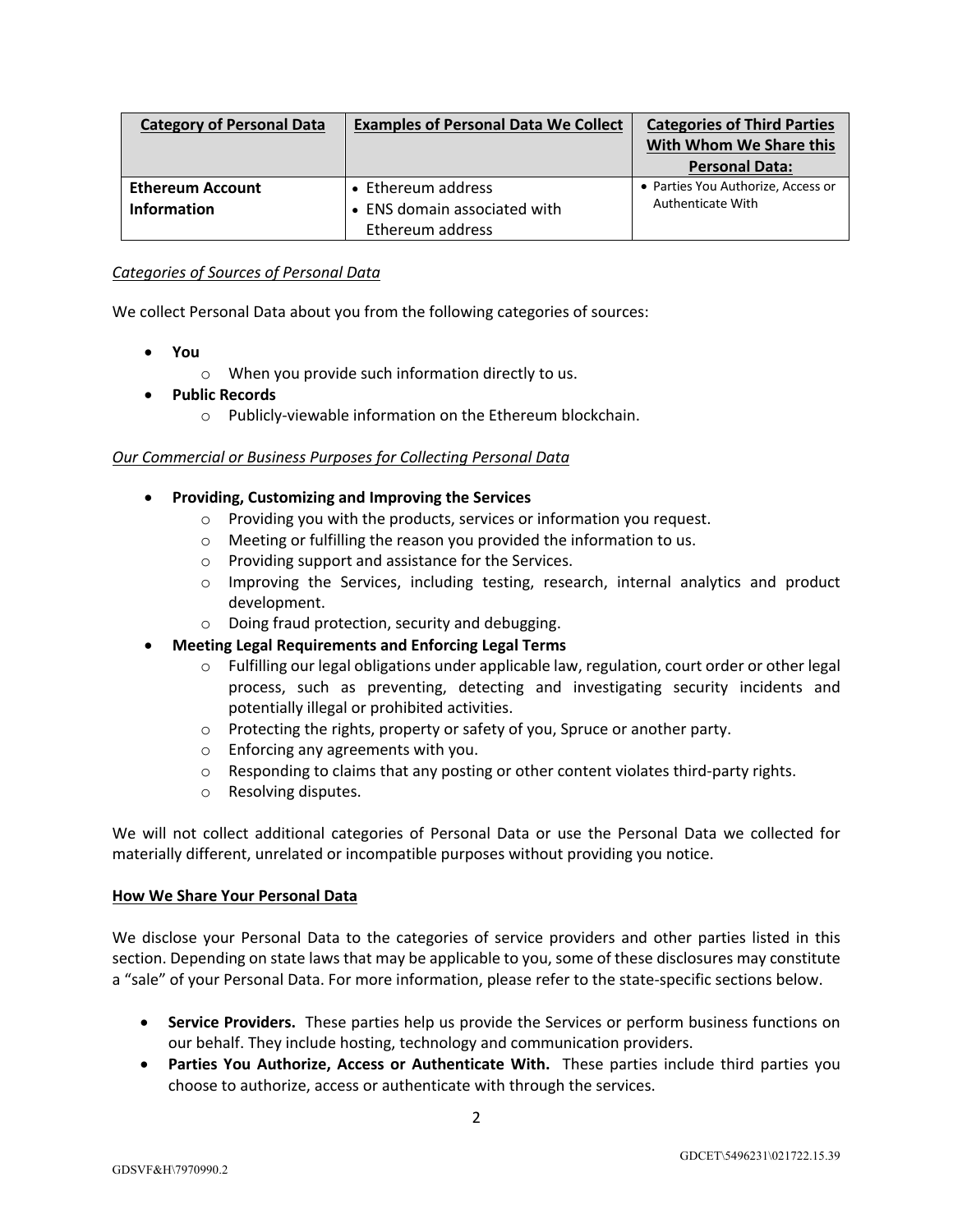# *Legal Obligations*

We may share any Personal Data that we collect with third parties in conjunction with any of the activities set forth under "Meeting Legal Requirements and Enforcing Legal Terms" in the "Our Commercial or Business Purposes for Collecting Personal Data" section above.

# *Business Transfers*

All of your Personal Data that we collect may be transferred to a third party if we undergo a merger, acquisition, bankruptcy or other transaction in which that third party assumes control of our business (in whole or in part). Should one of these events occur, we will make reasonable efforts to notify you before your information becomes subject to different privacy and security policies and practices.

# *Data that is Not Personal Data*

We may create aggregated, de-identified or anonymized data from the Personal Data we collect, including by removing information that makes the data personally identifiable to a particular user. We may use such aggregated, de-identified or anonymized data and share it with third parties for our lawful business purposes, including to analyze, build and improve the Services and promote our business, provided that we will not share such data in a manner that could identify you.

# **Tracking Tools and Opt-Out**

The Services use cookies and similar technologies such as pixel tags, web beacons, clear GIFs and JavaScript (collectively, "Cookies") to enable our servers to recognize your web browser, tell us how and when you visit and use our Services, analyze trends, learn about our user base and operate and improve our Services. Cookies are small pieces of data– usually text files – placed on your computer, tablet, phone or similar device when you use that device to access our Services. We may also supplement the information we collect from you with information received from third parties, including third parties that have placed their own Cookies on your device(s). Please note that because of our use of Cookies, the Services do not support "Do Not Track" requests sent from a browser at this time.

We use the following types of Cookies:

- Essential Cookies. Essential Cookies are required for providing you with features or services that you have requested. For example, certain Cookies enable you to log into secure areas of our Services. Disabling these Cookies may make certain features and services unavailable.
- Functional Cookies. Functional Cookies are used to record your choices and settings regarding our Services, maintain your preferences over time and recognize you when you return to our Services. These Cookies help us to personalize our content for you, greet you by name and remember your preferences (for example, your choice of language or region).

You can decide whether or not to accept Cookies through your internet browser's settings. Most browsers have an option for turning off the Cookie feature, which will prevent your browser from accepting new Cookies, as well as (depending on the sophistication of your browser software) allow you to decide on acceptance of each new Cookie in a variety of ways. You can also delete all Cookies that are already on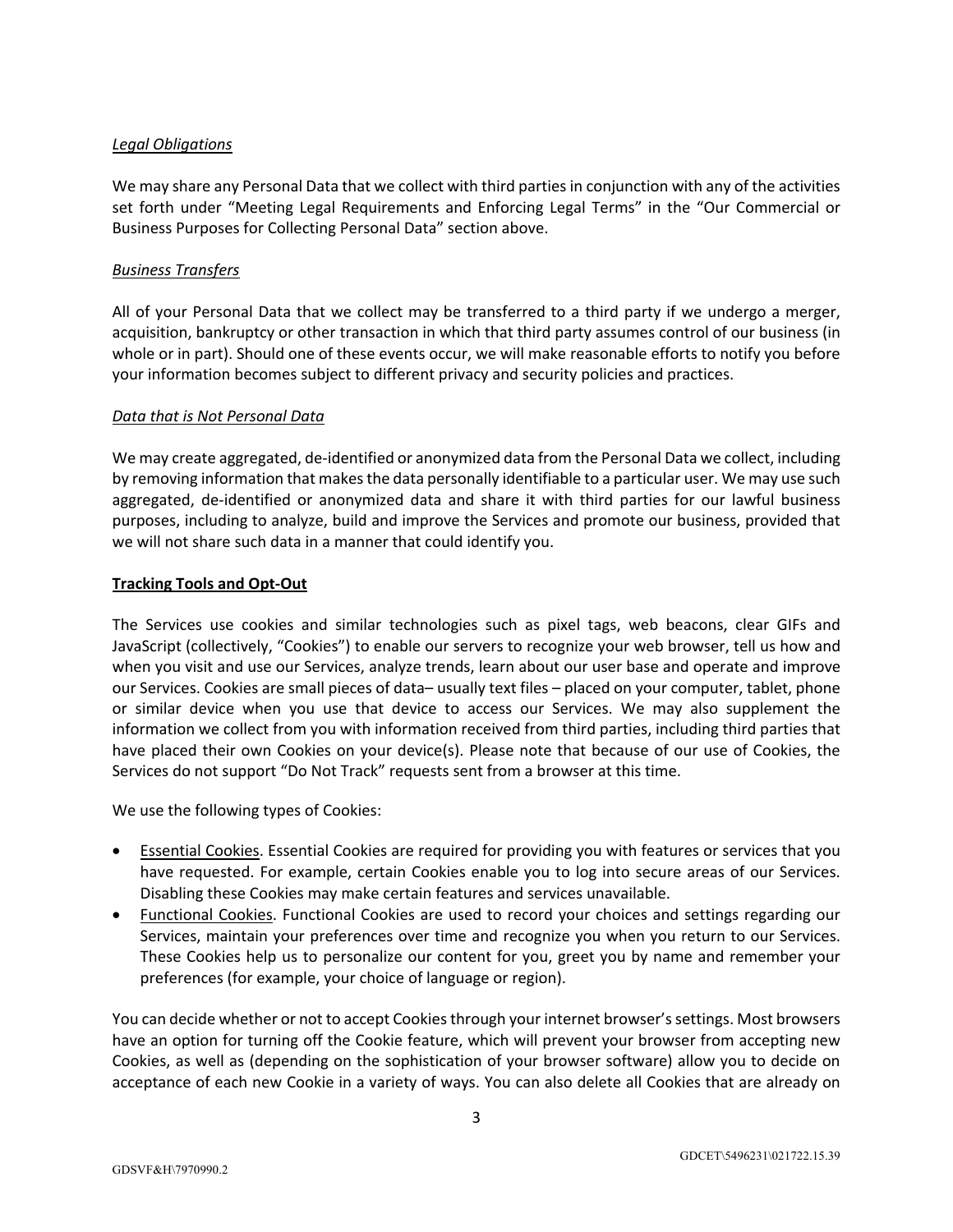your device. If you do this, however, you may have to manually adjust some preferences every time you visit our website and some of the Services and functionalities may not work.

To explore what Cookie settings are available to you, look in the "preferences" or "options" section of your browser's menu. To find out more information about Cookies, including information about how to manage and delete Cookies, please visit http://www.allaboutcookies.org/ or https://ico.org.uk/for-thepublic/online/cookies/ if you are located in the European Union.

## **Data Security and Retention**

We seek to protect your Personal Data from unauthorized access, use and disclosure using appropriate physical, technical, organizational and administrative security measures based on the type of Personal Data and how we are processing that data. Although we work to protect the security of your data that we hold in our records, please be aware that no method of transmitting data over the internet or storing data is completely secure.

We retain Personal Data about you for as long as necessary to provide you with our Services. In some cases we retain Personal Data for longer, if doing so is necessary to comply with our legal obligations, resolve disputes or collect fees owed, or is otherwise permitted or required by applicable law, rule or regulation. We may further retain information in an anonymous or aggregated form where that information would not identify you personally.

## **Personal Data of Children**

As noted in the Terms of Use, we do not knowingly collect or solicit Personal Data about children under 16 years of age; if you are a child under the age of 16, please do not attempt to register for or otherwise use the Services or send us any Personal Data. If we learn we have collected Personal Data from a child under 16 years of age, we will delete that information as quickly as possible. If you believe that a child under 16 years of age may have provided Personal Data to us, please contact us at hello@spruceid.com.

## **California Resident Rights**

If you are a California resident, you have the rights set forth in this section. Please see the "Exercising Your Rights" section below for instructions regarding how to exercise these rights. Please note that we may process Personal Data of our customers' end users or employees in connection with our provision of certain services to our customers. If we are processing your Personal Data as a service provider, you should contact the entity that collected your Personal Data in the first instance to address your rights with respect to such data.

If there are any conflicts between this section and any other provision of this Privacy Policy and you are a California resident, the portion that is more protective of Personal Data shall control to the extent of such conflict. If you have any questions about this section or whether any of the following rights apply to you, please contact us at hello@spruceid.com.

#### *Access*

You have the right to request certain information about our collection and use of your Personal Data over the past 12 months. In response, we will provide you with the following information: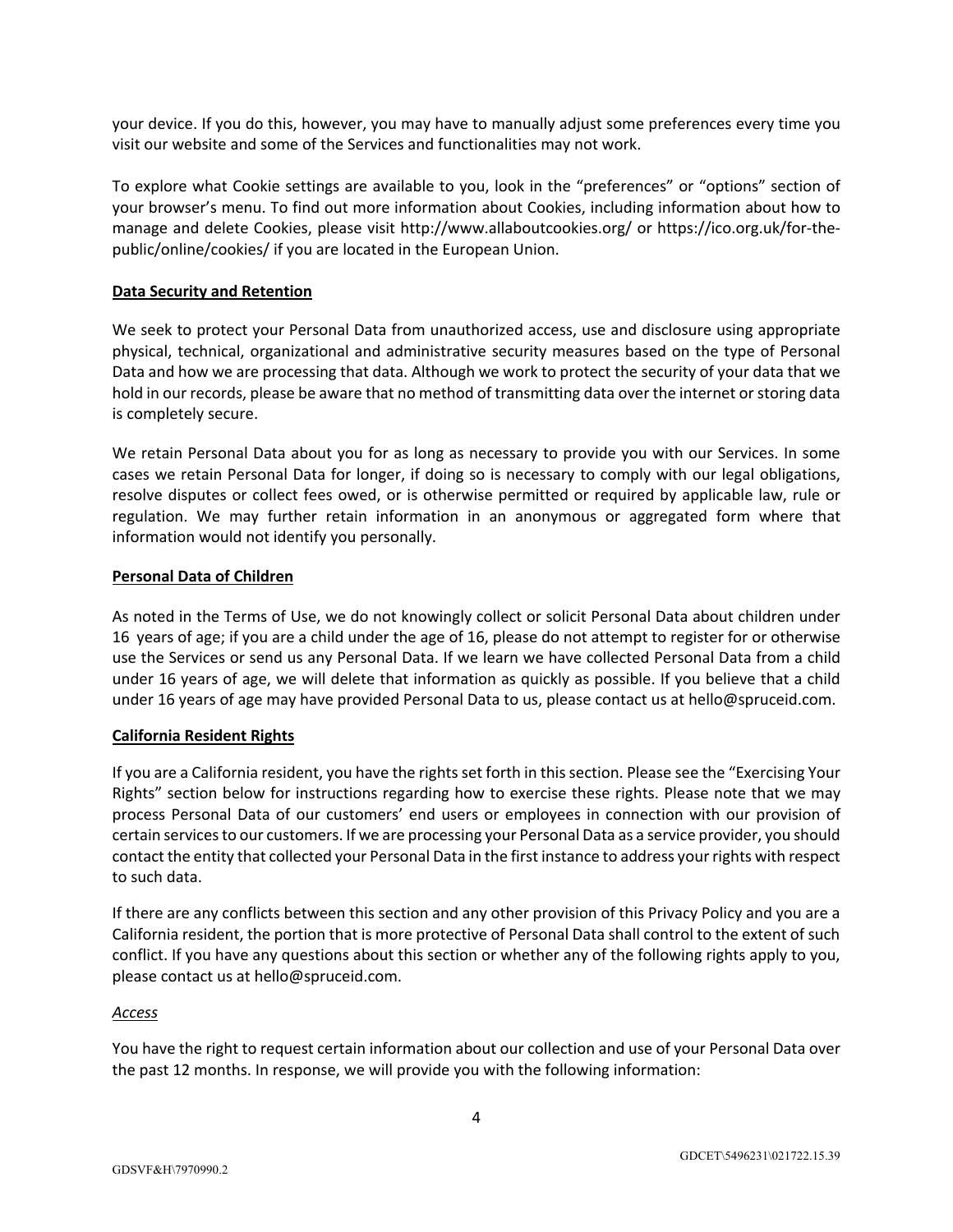- The categories of Personal Data that we have collected about you.
- The categories of sources from which that Personal Data was collected.
- The business or commercial purpose for collecting or selling your Personal Data.
- The categories of third parties with whom we have shared your Personal Data.
- The specific pieces of Personal Data that we have collected about you.

If we have disclosed your Personal Data to any third parties for a business purpose over the past 12 months, we will identify the categories of Personal Data shared with each category of third party recipient. If we have sold your Personal Data over the past 12 months, we will identify the categories of Personal Data sold to each category of third party recipient.

# *Deletion*

You have the right to request that we delete the Personal Data that we have collected about you. Under the CCPA, this right is subject to certain exceptions: for example, we may need to retain your Personal Data to provide you with the Services or complete a transaction or other action you have requested. If your deletion request is subject to one of these exceptions, we may deny your deletion request.

## *Exercising Your Rights*

To exercise the rights described above, you or your Authorized Agent (defined below) must send us a request that (1) shows you are able to sign a message using the Ethereum account in question allowing us to verify that you are the person about whom we have collected Personal Data, and (2) describes your request in sufficient detail to allow us to understand, evaluate and respond to it. Each request that meets both of these criteria will be considered a "Valid Request." We may not respond to requests that do not meet these criteria. We will only use Personal Data provided in a Valid Request to verify your identity and complete your request. You do not need an account to submit a Valid Request.

We will work to respond to your Valid Request within 45 days of receipt. We will not charge you a fee for making a Valid Request unless your Valid Request(s) is excessive, repetitive or manifestly unfounded. If we determine that your Valid Request warrants a fee, we will notify you of the fee and explain that decision before completing your request.

You may submit a Valid Request using the following method:

• Email us at: hello@spruceid.com

You may also authorize an agent (an "Authorized Agent") to exercise your rights on your behalf. To do this, you must provide your Authorized Agent with written permission to exercise your rights on your behalf, and we may request a copy of this written permission from your Authorized Agent when they make a request on your behalf.

# *Personal Data Sales Opt-Out and Opt-In*

We will not sell your Personal Data, and have not done so over the last 12 months. To our knowledge, we do not sell the Personal Data of minors under 16 years of age.

# *We Will Not Discriminate Against You for Exercising Your Rights Under the CCPA*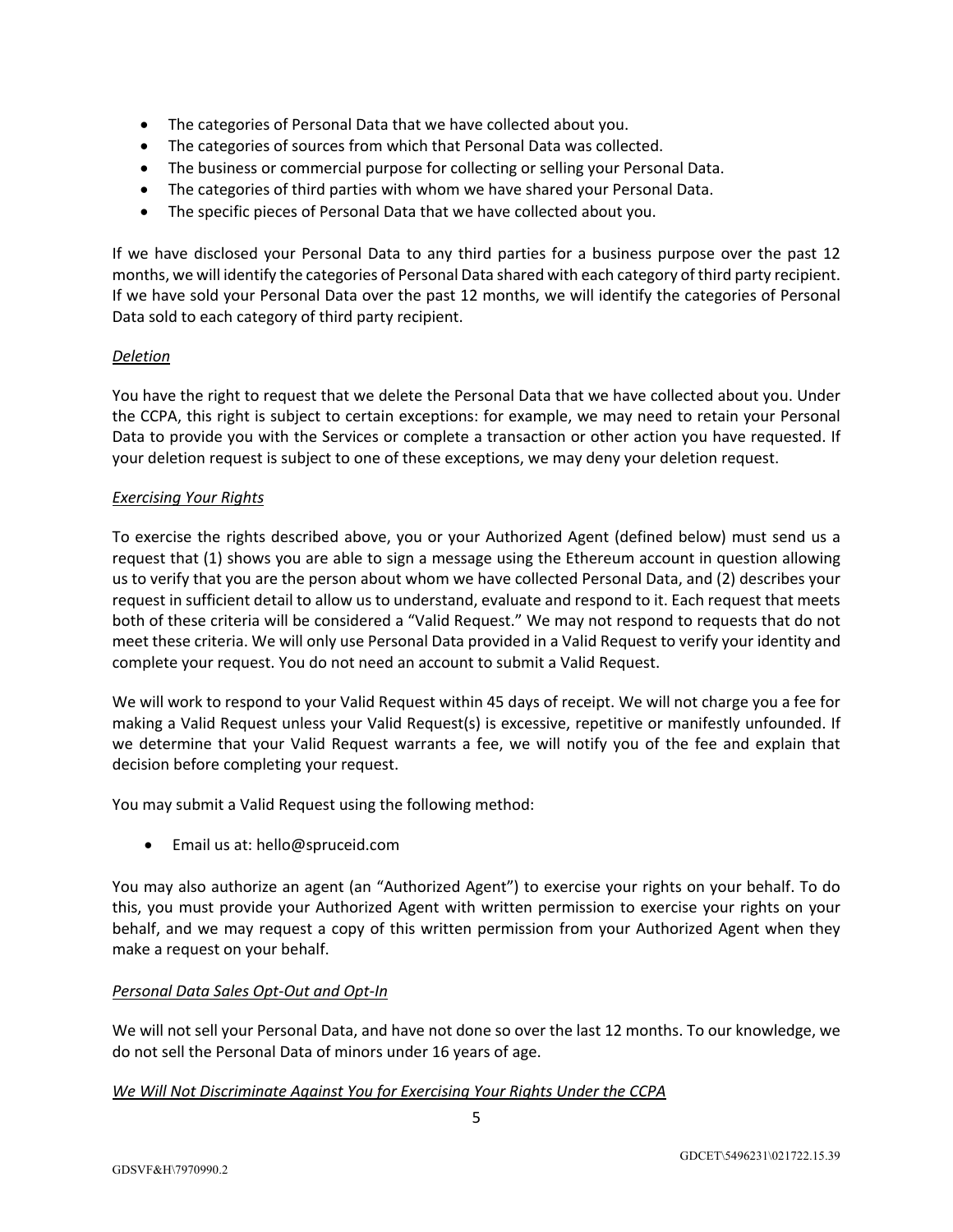We will not discriminate against you for exercising your rights under the CCPA. We will not deny you our goods or services, charge you different prices or rates, or provide you a lower quality of goods and services if you exercise your rights under the CCPA. However, we may offer different tiers of our Services as allowed by applicable data privacy laws (including the CCPA) with varying prices, rates or levels of quality of the goods or services you receive related to the value of Personal Data that we receive from you.

## **Other State Law Privacy Rights**

#### *California Resident Rights*

Under California Civil Code Sections 1798.83-1798.84, California residents are entitled to contact us to prevent disclosure of Personal Data to third parties for such third parties' direct marketing purposes; in order to submit such a request, please contact us at hello@spruceid.com.

## *Nevada Resident Rights*

We do not sell Personal Data, however, if you are a resident of Nevada, you still have the right to opt-out of the sale of certain Personal Data to third parties who intend to license or sell that Personal Data. You can exercise this right by contacting us at hello@spruceid.com with the subject line "Nevada Do Not Sell Request" and providing us with your name.

## **European Union and United Kingdom Data Subject Rights**

## *EU and UK Residents*

If you are a resident of the European Union ("EU"), United Kingdom ("UK"), Lichtenstein, Norway or Iceland, you may have additional rights under the EU or UK General Data Protection Regulation (the "GDPR") with respect to your Personal Data, as outlined below.

For this section, we use the terms "Personal Data" and "processing" as they are defined in the GDPR, but "Personal Data" generally means information that can be used to individually identify a person, and "processing" generally covers actions that can be performed in connection with data such as collection, use, storage and disclosure. Spruce will be the controller of your Personal Data processed in connection with the Services.

If there are any conflicts between this this section and any other provision of this Privacy Policy, the policy or portion that is more protective of Personal Data shall control to the extent of such conflict. If you have any questions about this section or whether any of the following applies to you, please contact us at hello@spruceid.com.

#### *Personal Data We Collect*

The "Categories of Personal Data We Collect" section above details the Personal Data that we collect from you.

#### *Personal Data Use and Processing Grounds*

The "Our Commercial or Business Purposes for Collecting Personal Data" section above explains how we use your Personal Data.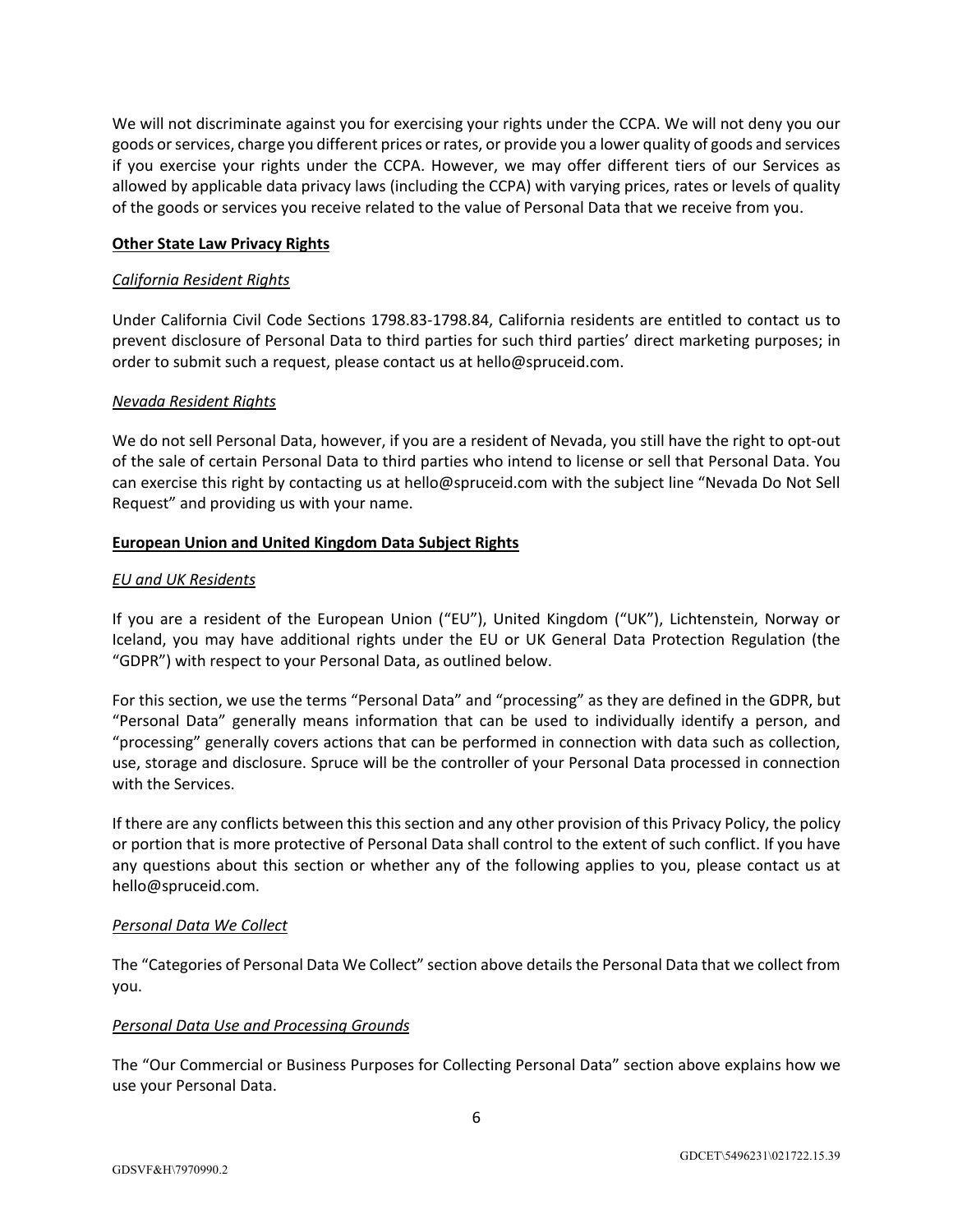We will only process your Personal Data if we have a lawful basis for doing so. Lawful bases for processing include consent, contractual necessity and our "legitimate interests" or the legitimate interest of others, as further described below.

- Contractual Necessity: We process the following categories of Personal Data as a matter of "contractual necessity", meaning that we need to process the data to perform under our Terms of Use with you, which enables us to provide you with the Services. When we process data due to contractual necessity, failure to provide such Personal Data will result in your inability to use some or all portions of the Services that require such data.
	- o Ethereum Account Information
- Legitimate Interest: We may process Personal Data when we believe it furthers the legitimate interest of us or third parties. We may also de-identify or anonymize Personal Data to further our legitimate interests. Examples of these legitimate interests include (as described in more detail above):
	- o Providing, customizing and improving the Services.
	- o Meeting legal requirements and enforcing legal terms.
	- o Completing corporate transactions.
- Consent: In some cases, we process Personal Data based on the consent you expressly grant to us at the time we collect such data. When we process Personal Data based on your consent, it will be expressly indicated to you at the point and time of collection.
- Other Processing Grounds: From time to time we may also need to process Personal Data to comply with a legal obligation, if it is necessary to protect the vital interests of you or other data subjects, or if it is necessary for a task carried out in the public interest.

#### *Sharing Personal Data*

The "How We Share Your Personal Data" section above details how we share your Personal Data with third parties.

#### *EU Data Subject Rights*

You have certain rights with respect to your Personal Data, including those set forth below. For more information about these rights, or to submit a request, please email us at hello@spruceid.com. Please note that in some circumstances, we may not be able to fully comply with your request, such as if it is frivolous or extremely impractical, if it jeopardizes the rights of others, or if it is not required by law, but in those circumstances, we will still respond to notify you of such a decision. In some cases, we may also need you to provide us with additional information, which may include Personal Data, if necessary to verify your identity and the nature of your request.

- **Access**: You can request more information about the Personal Data we hold about you and request a copy of such Personal Data.
- **Rectification**: If you believe that any Personal Data we are holding about you is incorrect or incomplete, you can request that we correct or supplement such data.
- **Erasure**: You can request that we erase some or all of your Personal Data from our systems.